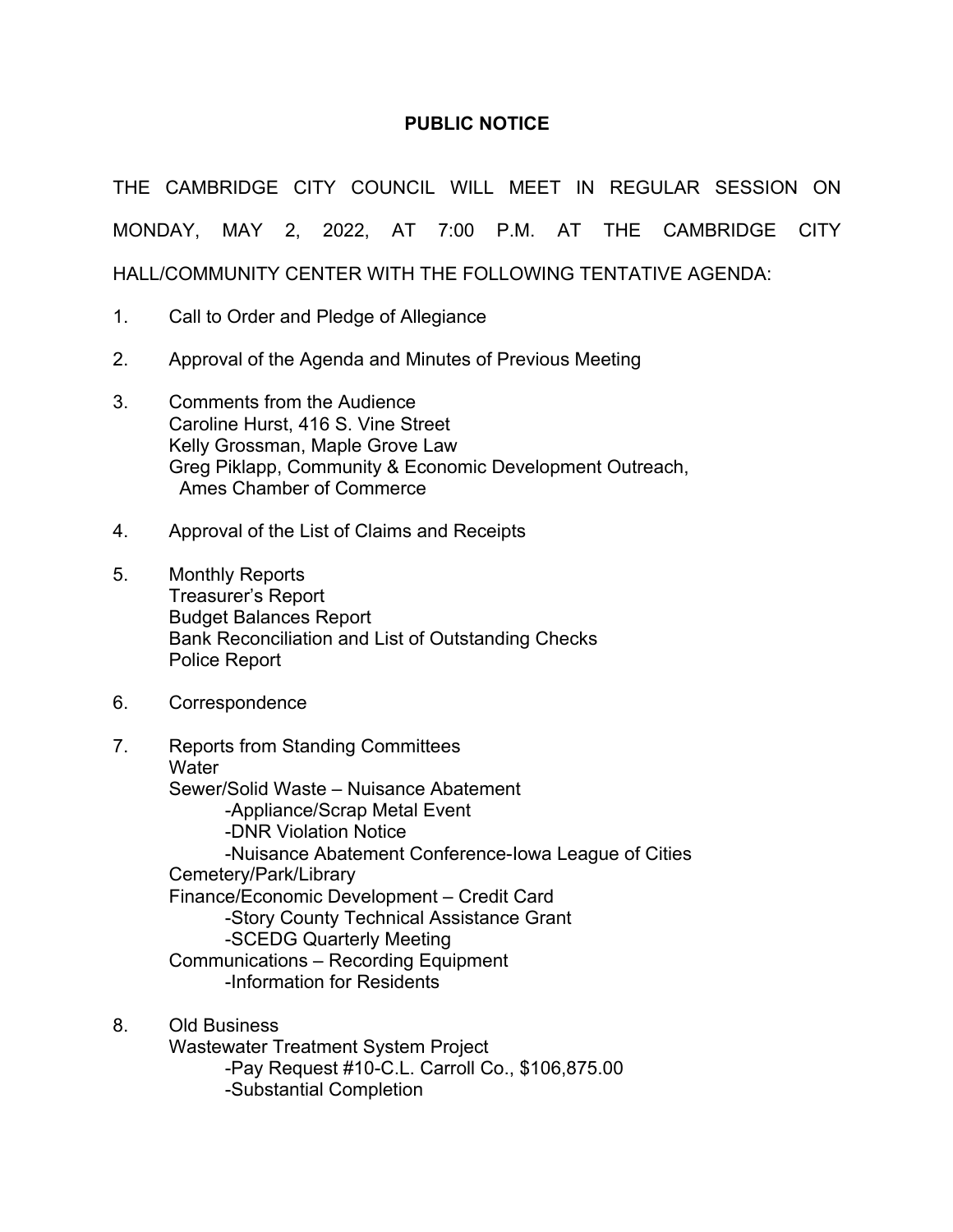Cambridge Opera House

-ASI #5 Updated Plans

-Appliances

-Progress Meetings

-IEDA Downtown Housing Funds Grant-Grant Award

-PR#6-Exterior Plaster \$-4,120

-PR#7-Exterior Stud Wall \$+7,030

-PR#8-Downspout \$+841.50

-PR#9-Additional Roof Repairs \$+4,160

(All PR's if accepted will be incorporated into a Change Order)

City Code Update

-Council Meeting Schedule-Monthly Work Sessions

-State Building Code

2020 Derecho

American Rescue Plan Act

-Story County Application

-State Grant Funds

FY22/23 Budget

-Police Contract

-Amendment of Current City Budget

Appointment of City Attorney for 2022

-Contract for Legal Services

City Staffing

-Clerk

-City Boards & Commissions

State Auditor

-FY2021 Annual Exam

9. New Business

Firemen's Days

Cambridge Historical Association

-Request to Waive Utility Bill for Cambridge Historical Center Alliant Energy

-Request for Easement

Mid-Iowa Planning Alliance I.C.A.P.

-2022 Grant Application Story County Emergency Management -ICS100 & ICS102 Classes

2022 Economic Development Week Proclamation

- 10. Mayor/Council Comments
- 12. Adjournment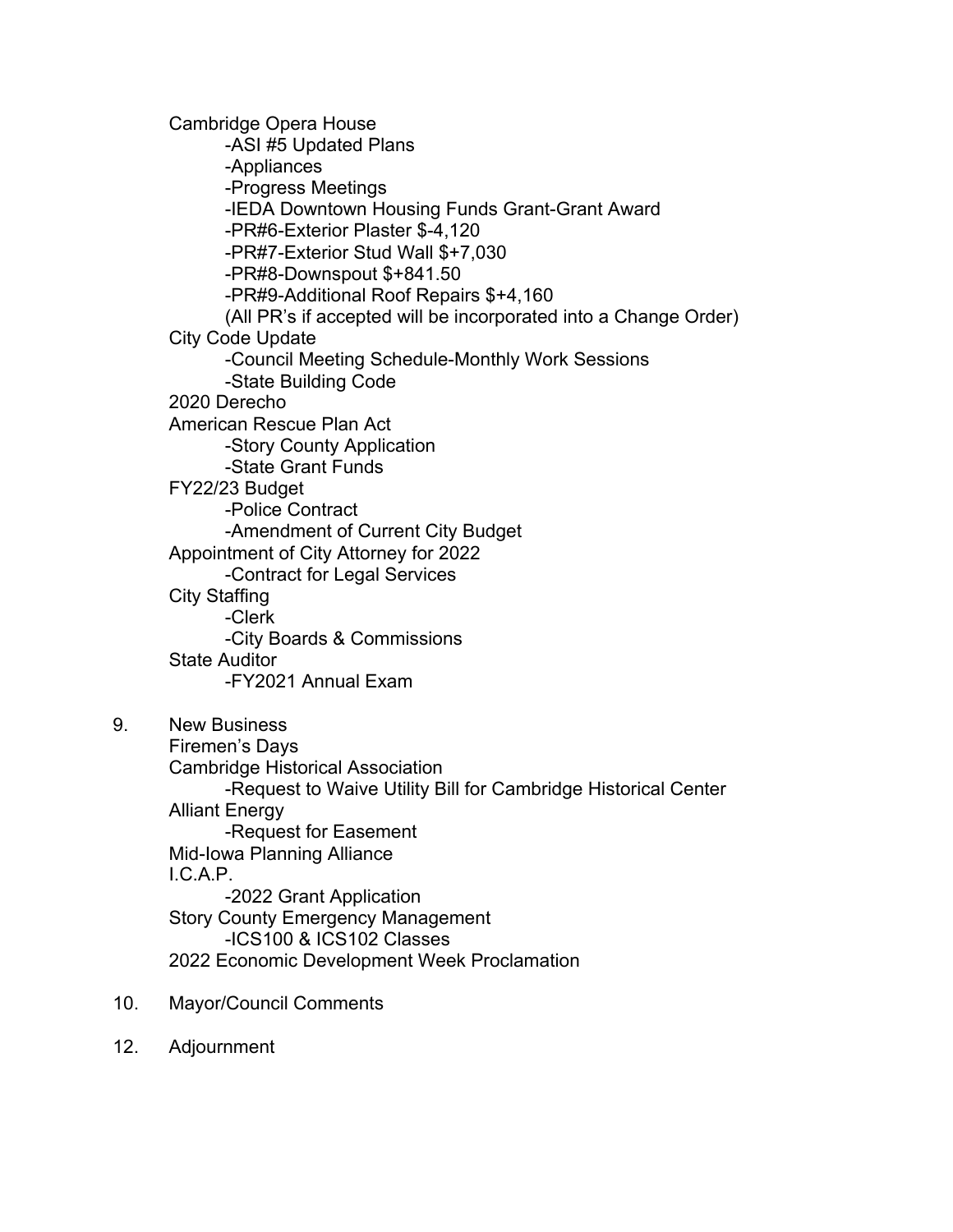## REGULAR COUNCIL MEETING – Monday, April 4, 2022

The Cambridge City Council met in regular session on Monday, April 4, 2022, at 7:00 p.m. at the Cambridge Community Center with the following council members present: Michael Macki, Barb McBreen, Mayor Robert Chubbic, Taylor Bassett, Whitney Baxter, Riley Harper. Absent: None. Visitors: David Knight, Dana Accola, Andrew Collings, Mark Benson, David Hilgenberg, Nathan Hovland, Janis Hovland, Nathan Albaugh.

The meeting was called to order by Mayor Chubbic at 7:00 p.m. He led the council and audience in the Pledge of Allegiance. Mayor Chubbic acknowledged the donation of the US flag and stand for the community center by David Hilgenberg.

Mayor Chubbic asked if there were any additions or corrections to the agenda for this meeting, or the minutes of the March  $7<sup>th</sup>$  and 28<sup>th</sup> meetings. McBreen asked that the following items be added to the agenda: a discussion of community center rates under old business, and a request to waive the rental fee for the community center for a fundraiser for a firefighter. A motion by McBreen, seconded by Macki, to approve the agenda as amended and accept the minutes as written. Roll Call: All Ayes.

Comments from the audience were asked for with Andrew Collings, Program Administrator, Story County Housing Trust, addressing the council. He discussed the creation of the trust and the economic development district for Central Iowa. He indicated that central Iowa had been missing out on state and federal housing funding, primarily related to major disasters, because we didn't have an economic development district. The Mid-Iowa district was officially designated in January 2022. The Story County Housing Trust was established in 2017 and has two types of programs: rental assistance and owner occupied housing repair. He discussed the programs and the funding process for them, and answered questions. He also informed the council of the creation of a new organization, Mid-Iowa Planning Alliance, that has been formed to assist communities with economic development activities.

Following is a summary of receipts for March: General Fund, \$8,989.22; TIF/Special Revenues Fund, \$29,097.15; Road Use Tax, \$5,164.85; Debt Service, \$1,021.54; Library Fund, \$200.98; Garbage Utility, \$7,040.03; Water Utility, \$12,303.44; Sewer Utility, \$14,412.91. Total Receipts: \$78,230.12.

Following is a summary of disbursements for March: General Fund, \$23,946.68; TIF/Special Revenues Fund, \$63,552.21; Road Use Tax, \$3,038.34; C.U.T. Fire Fund, \$626.54; Library Fund, \$757.16; Garbage Utility, \$6,729.13; Water Utility, \$1,742.12; Sewer Utility, \$1,763.41. Total Disbursements: \$102,155.59.

The following list of claims was presented to the council for April:

| AG SOURCE             | Analysis               | 675.00   |
|-----------------------|------------------------|----------|
| AMES OUTDOOR SUPPLY   | Sweeper, Parts         | 687.42   |
| <b>ALLIANT ENERGY</b> | <b>Monthly Service</b> | 5,999.42 |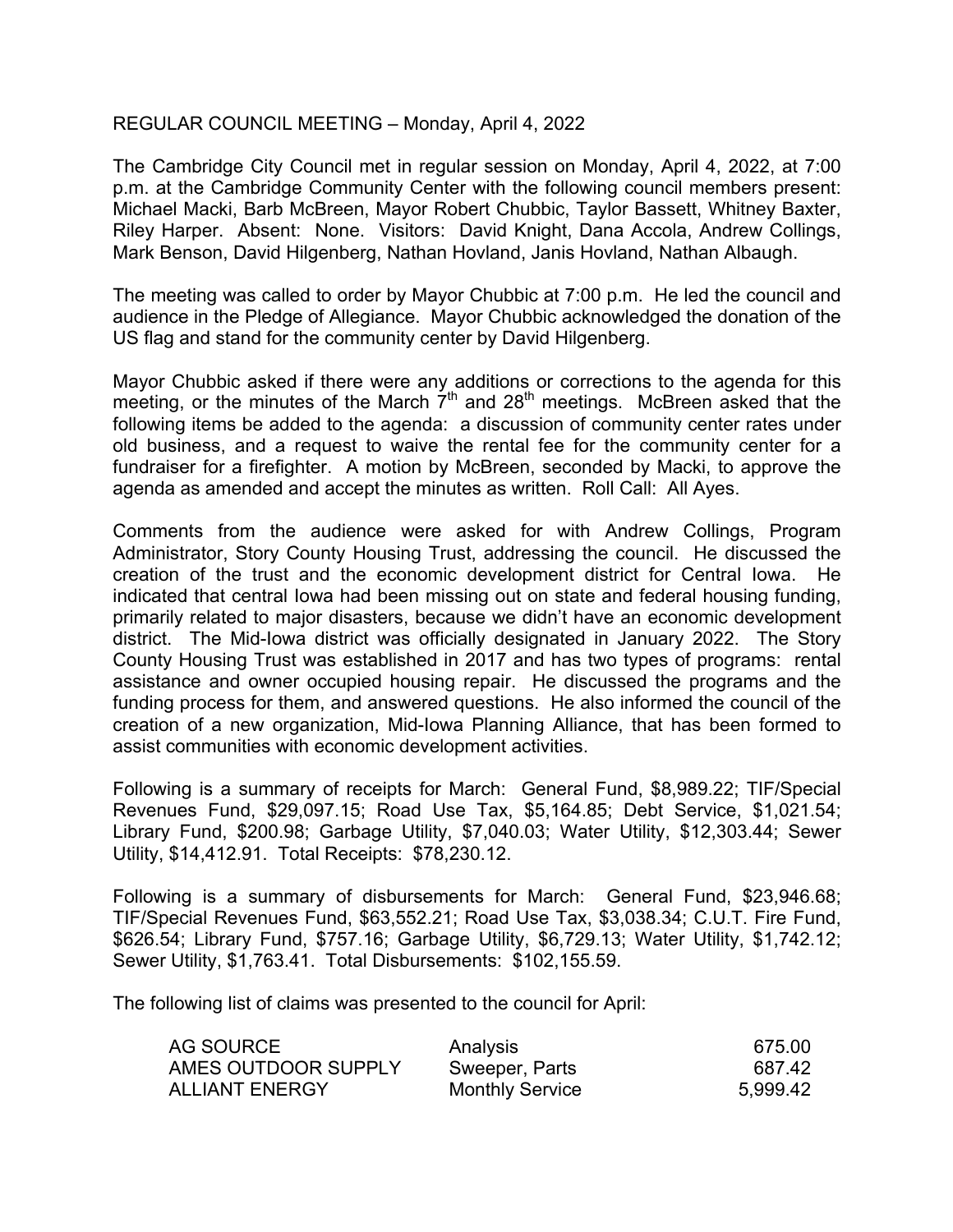Page 2 – Monday, April 4, 2022

| <b>ANKENY SANITATION</b>                            | Service-March                  | 6,621.74  |
|-----------------------------------------------------|--------------------------------|-----------|
| <b>ARNOLD MOTOR SUPPLY</b>                          | <b>Filters</b>                 | 15.27     |
| <b>BAKER &amp; TAYLOR</b>                           | Books, DVD's                   | 191.91    |
| <b>BALLARD DOLLARS FOR</b>                          | Scholarship                    | 400.00    |
| <b>SCHOLARS</b>                                     |                                |           |
| BROWN SUPPLY CO.                                    | <b>Water Main Supplies</b>     | 1,039.16  |
| <b>CAMPBELL, SUE</b>                                | Overpayment & Utility          | 33.24     |
|                                                     | Deposit Refund                 |           |
| <b>CHINERY, COLIN</b>                               | <b>BLS Certification</b>       | 750.00    |
| COWMAN, DONA                                        | Reimb. for Easter Candy        | 50.88     |
| DUBBERKE, WENDY                                     | Reimb. for Easter Candy        | 51.26     |
| <b>EFTPS</b>                                        | Fed. & FICA W/H                | 3,109.60  |
| <b>FEH DESIGN</b>                                   | Fees - Opera House             | 2,782.50  |
| <b>FOX STRAND</b>                                   | Fees                           | 651.75    |
| <b>HACH</b>                                         | <b>Testing Supplies</b>        | 143.91    |
| HAWKINS, INC.                                       | <b>Water Treatment</b>         | 2,427.16  |
| <b>HAZEL, LAURIE</b>                                | Reimb. for Expenses            | 151.39    |
| <b>HENNICK, DALE</b>                                | Overtime (2019)                | 2,849.87  |
| <b>HUXLEY COMMUNICATIONS</b>                        | <b>Monthly Service</b>         | 412.69    |
| <b>INTERSTATE BATTERIES OF</b><br><b>UPPER IOWA</b> | <b>Battery</b>                 | 44.96     |
| <b>IOWA LEAGUE OF CITIES</b>                        | Mayors Assn. Dues              | 30.00     |
| IPERS                                               | Retirement                     | 2,045.51  |
| <b>IOWA PUMP WORKS</b>                              | Service Pump                   | 726.88    |
| <b>JOHN DEERE FINANCIAL</b>                         | <b>Supplies</b>                | 13.52     |
| <b>KEMPKER'S TRUE VALUE</b>                         | <b>Supplies</b>                | 90.80     |
| <b>LEWIS LAW FIRM</b>                               | <b>Legal Services</b>          | 1,203.66  |
| <b>MACKI, NATHAN</b>                                | <b>Utility Deposit Refund</b>  | 100.00    |
| MAIN STREET DESIGNS, INC.                           | <b>Shipping Fees</b>           | 213.33    |
| <b>MARCO</b>                                        | <b>Copier Rental, Supplies</b> | 161.72    |
| <b>MENARDS</b>                                      | <b>Supplies</b>                | 765.73    |
| <b>MOLLY MAID OF ANKENY</b>                         | <b>Cleaning Services</b>       | 750.00    |
| <b>OMNISITE</b>                                     | <b>Wireless Service</b>        | 213.99    |
| <b>STATE LIBRARY</b>                                | Conference Fee                 | 150.00    |
| <b>U.S. CELLULAR</b>                                | <b>Monthly Service</b>         | 91.75     |
| <b>U.S. POSTMASTER</b>                              | <b>Billing Postage</b>         | 120.00    |
| <b>WAGES</b>                                        | <b>Net Wages</b>               | 9,828.90  |
| <b>WELLMARK BC/BS</b>                               | <b>Health Premium</b>          | 3,957.70  |
| THOMPSON, DEBRA                                     | Reimb. for Zoom Fees           | 500.13    |
| <b>MUNICIPAL SUPPLY</b>                             | <b>Water Main Supplies</b>     | 845.50    |
| PRECISION UNDERGROUND                               | Hydrant, Water Main Repairs    | 1,742.86  |
| UTILITIES, LLC                                      |                                |           |
| <b>KING KNUTSON</b>                                 | Pay Request #11-               |           |
| <b>CONSTRUCTION CO.</b>                             | Opera House Project            | 37,832.38 |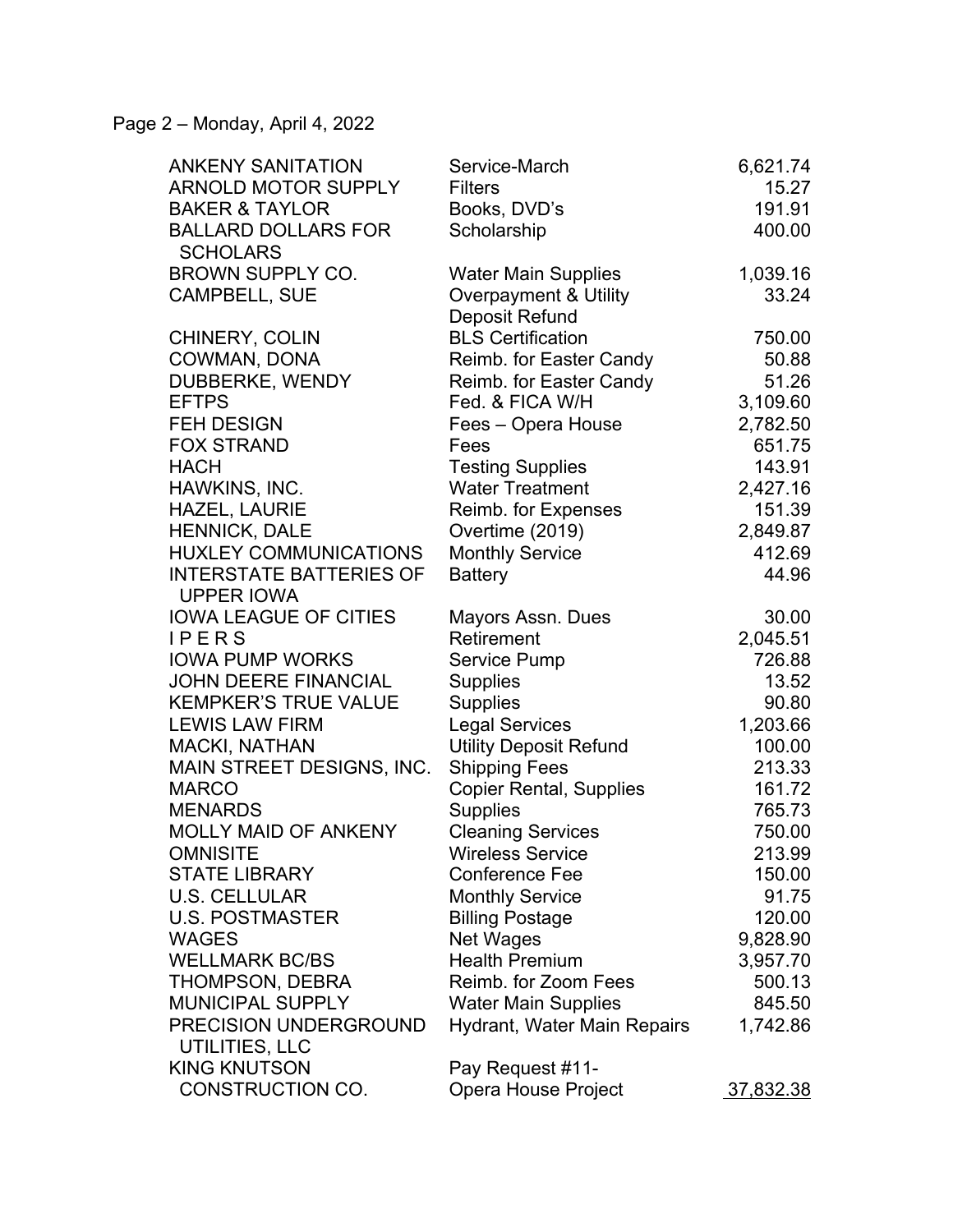Page 3 – Monday, April 4, 2022

TOTAL CLAIMS \$91,473.49

After discussion, a motion by Baxter, seconded by Harper, to accept the receipts and approve all claims for payment. Roll Call: All Ayes.

The treasurer's report, budget balances report, bank reconciliation and list of outstanding checks, and police report were presented and accepted by the council.

Reports from standing committees were asked for with Assistant Public Works Director David Knight submitting an estimate to repair the water pump from Iowa Pump Works in the amount of \$1,760.67 plus a service call to re-install the pump. After discussion, a motion by Baxter, seconded by McBreen, to approve the repair. Roll Call: All Ayes. The council continued the discussion of the nuisance abatement process. Mayor Chubbic indicated that he and the clerk would be meeting with the acting city attorney this week to discuss it. Knight reported that he and Public Works Director Dale Hennick had talked with the applicants for mowing and trimming of the cemetery, and had selected Gered Burkhardt for the position. After discussion, a motion by Macki, seconded by Harper, to hire Gered Burkhardt to mow and trim the cemetery for the 2022 season at a rate of \$12.00/hr. Roll Call: All Ayes. Macki reported that the library Easter egg hunt would be held this year on Saturday, April  $9<sup>th</sup>$ . He also discussed bridge repairs and pond improvement project for the JC park, and filling the Library and Park Boards membership vacancies. Bassett discussed the city's credit card application. McBreen reported that she was pursuing the Story County Technical Assistance Grant, and that the notification of the IEDA grant should come in mid-April. Baxter reported that she was continuing to look at audio and video recording equipment options for the council.

The first item under old business concerned the wastewater treatment system improvements project. Assistant Public Works Director Knight reported that the UV lights have been installed. Training for the system will begin this month. The system will be in operation from April 1 through October 31 each year. The council also discussed the operation of the flow meters, and utility usage.

The next item concerned the Cambridge House project. Pay Request #11 to King Knutson Construction Co. in the amount of \$37,832.38 was submitted to the council. A motion by McBreen, seconded by Baxter, to approve the pay request and add it to this month's list of claims. Roll Call: All Ayes. ASI #5 Updated Plans was presented to the council. After reviewing the items to be added to the architect design plans, the council tabled action on this item until the next regular council meeting. Mayor Chubbic reported that the next progress meeting will be held in the morning at 9 a.m. The council also discussed roof repairs and the water leak in the basement that had occurred.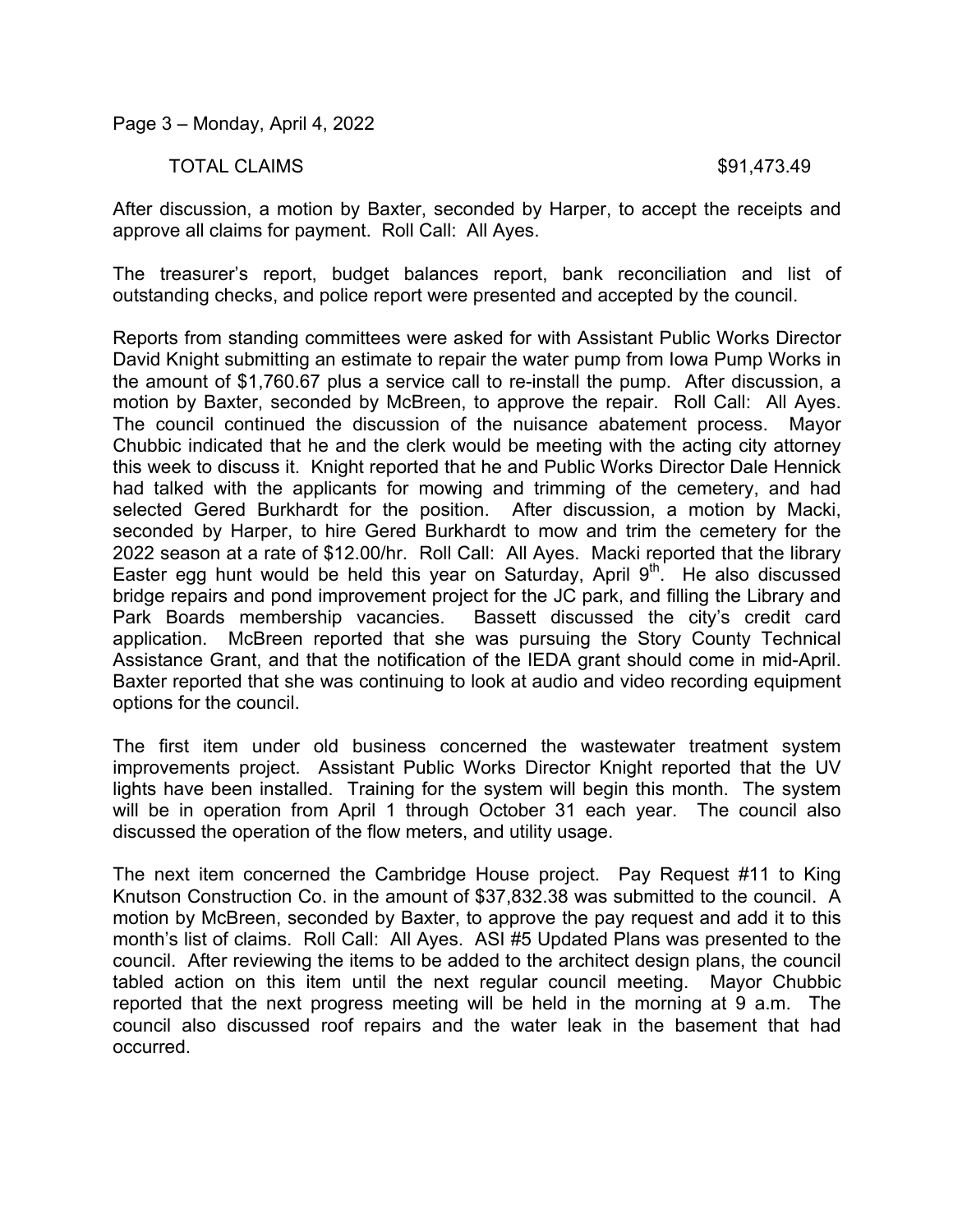The next item under old business concerned the American Rescue Plan Act funding. Polk County will be allocating a portion of their funding to their Housing Trust Fund. Leanne Harter will be handling the administration of the Story County ARPA grant applications.

Page 4 – Monday, April 4, 2022

The next item concerned the budget for the city for FY2022/23. The council discussed the law enforcement contract for FY2023, and the amendment of the current city budget.

The next item concerned the appointment of the city attorney for 2022. Mayor Chubbic indicated that he and Bassett would be meeting with a candidate for the position tomorrow.

The next item under old business concerned city staffing. McBreen reported that 14 inquiries had been submitted for the city clerk opening. The council discussed the interview process they would be using.

The next item concerned the FY2021 annual exam being conducted by the State Auditor's office. The clerk reported that the deadline for completion of the audit report has been extended to the end of June.

The next item was the request to waive the rental fee for their play submitted by the Nazareth Lutheran Church at the previous council meeting. A motion by McBreen, seconded by Harper, to approve waiving the rental fee. Roll Call: All Ayes.

The last item under old business concerned updating rental fees for the Community Center. The council reviewed the proposed rates that McBreen had suggested. The clerk suggested that holidays that occur during the week be charged at the weekend rate. The council agreed. A motion by Macki, seconded by Bassett, to approve the new rates for community center rentals. Roll Call: All Ayes.

Other items discussed under old business but with no action taken or new information provided included the update of the city code and the 2020 Derecho.

The first item under new business was a discussion of the Iowa DNR webinar "Community Revitalization Through Brownfields Redevelopment". Mayor Chubbic and several council members indicated that they had viewed the webinar, and discussed its use for economic development of city owned/acquired properties.

The last item under new business was a request from Michelle Doddema to waive the rental fee for the community center to hold a fundraiser for the family of Nevada Firefighter Brad Tindahl. A motion by Macki, seconded by Riley, to approve waiving the rental fee for the event. Roll Call: All Ayes.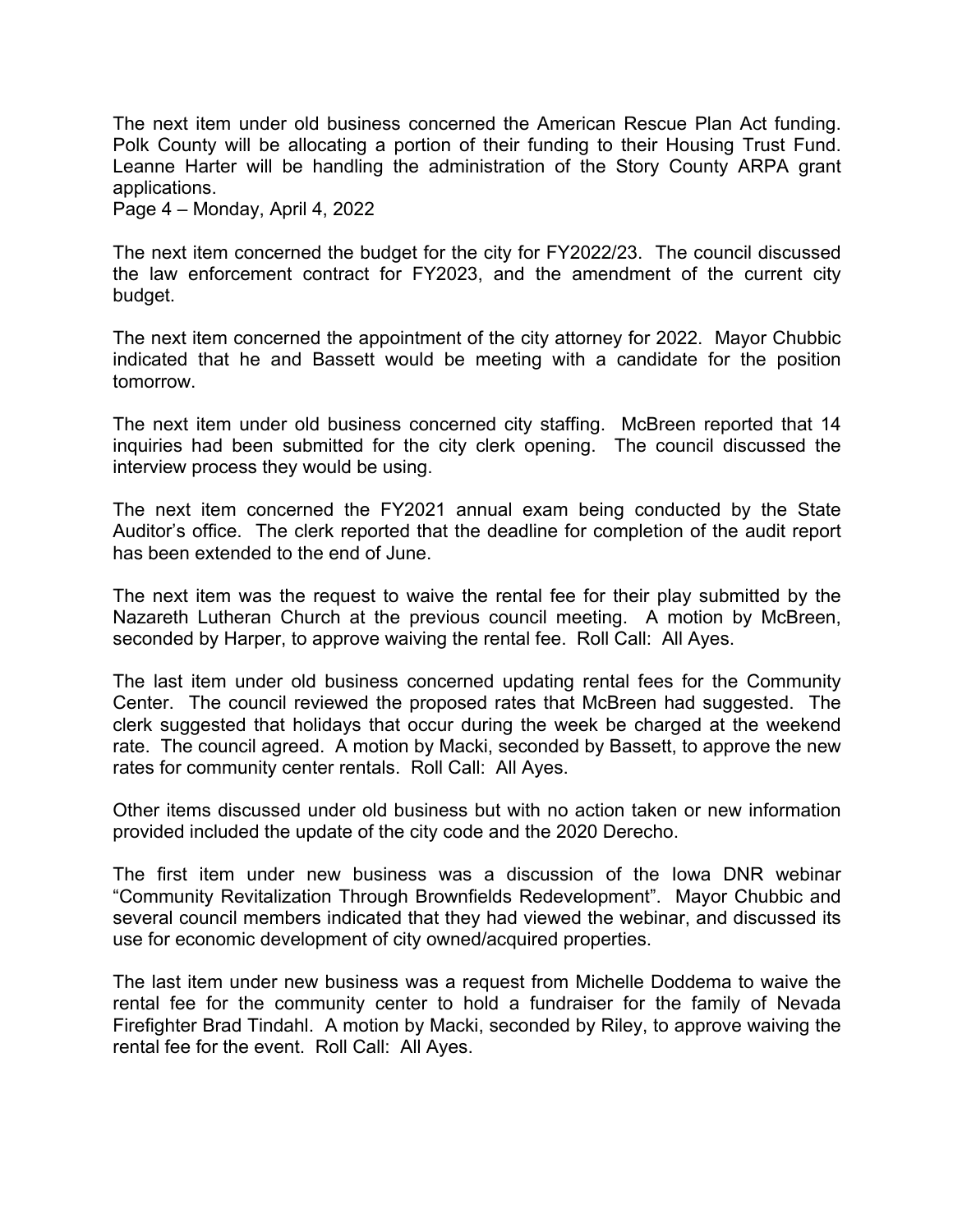Mayor/Council comments were asked for with Mayor Chubbic reminding the council of the progress meeting for the Opera House project on Tuesday at 9 a.m.

Page 5 – Monday, April 4, 2022

A motion by McBreen, seconded by Macki, to adjourn the meeting. Roll Call: All Ayes. The meeting was adjourned at 8:17 p.m.

Debra L. Thompson, City Clerk Robert D. Chubbic, Mayor

 $\mathcal{L}=\{1,2,3,4,5\}$ \_\_\_\_\_\_\_\_\_\_\_\_\_\_\_\_\_\_\_\_\_\_\_\_\_\_\_\_\_\_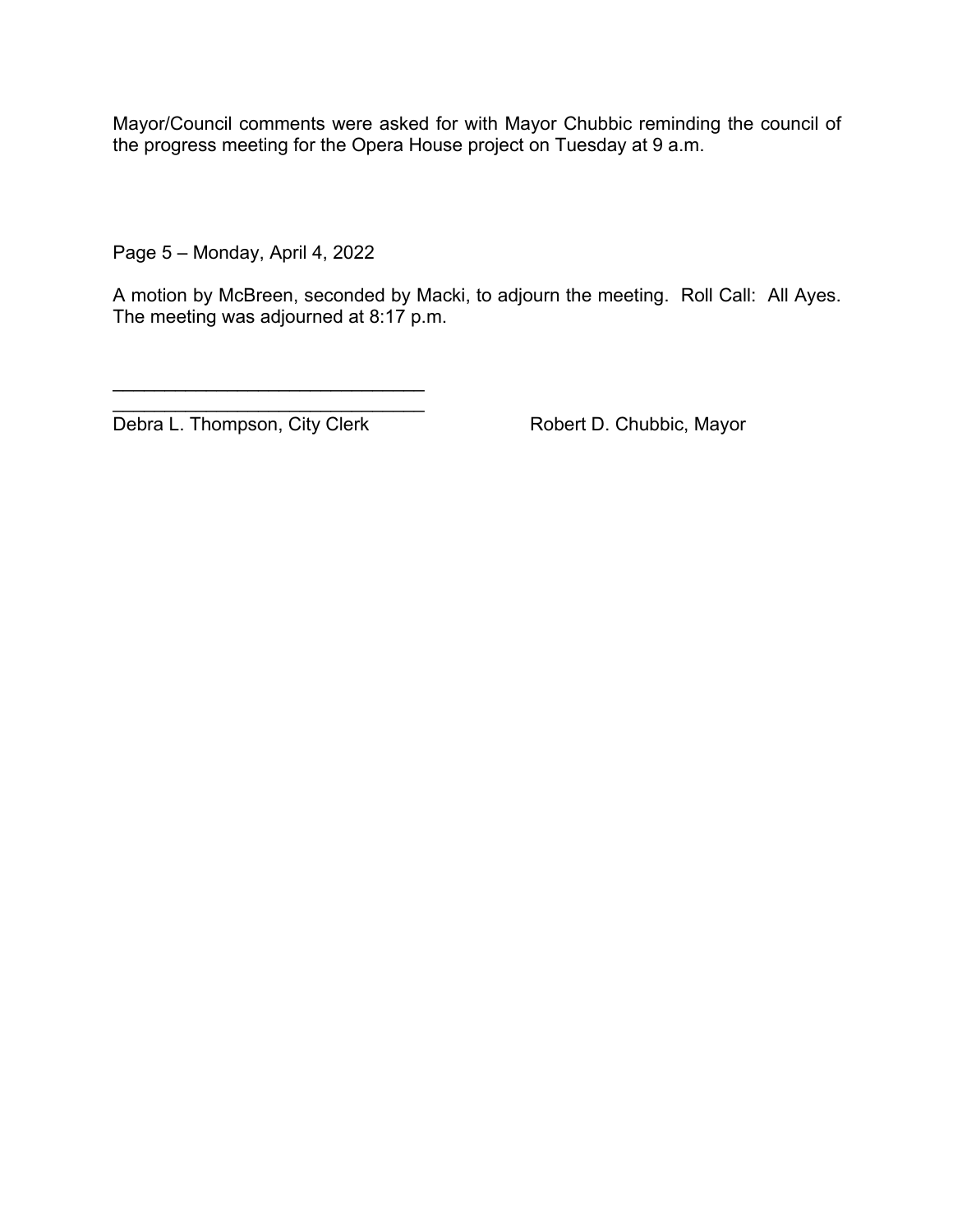## **LIST OF CLAIMS – FOR THE MONTH OF MAY, 2022**

| 1.  | AgSource                      | Analysis                        | 13.50<br>516.00<br>529.50                                                                              | 600-810-6499<br>610-815-6499                                                                                                                 |
|-----|-------------------------------|---------------------------------|--------------------------------------------------------------------------------------------------------|----------------------------------------------------------------------------------------------------------------------------------------------|
| 2.  | <b>Ames Outdoor Supply</b>    | Belts, Weedeater<br>Service     | 169.21<br>169.21<br>338.42                                                                             | 001-430-6320<br>001-450-6320                                                                                                                 |
| 3.  | <b>Alliant Energy</b>         | <b>Monthly Service</b>          | 520.29<br>1,314.24<br>255.38<br>1.04<br>673.75<br>321.34<br>510.77<br>1,303.20<br>1,240.55<br>6,140.56 | 001-150-6371<br>001-230-6371<br>001-410-6371<br>001-430-6371<br>001-650-6371<br>110-210-6371<br>121-599-6399<br>600-810-6371<br>610-815-6371 |
| 4.  | <b>Ankeny Sanitation</b>      | Service-April                   | 6,621.74                                                                                               | 670-840-6499                                                                                                                                 |
| 5.  | <b>Arnold Motor Supply</b>    | Parts                           | 55.98                                                                                                  | 001-210-6331                                                                                                                                 |
| 6.  | Baker & Taylor                | Books, DVD's                    | 92.76                                                                                                  | 031-410-6499                                                                                                                                 |
| 7.  | Behle Inc.                    | <b>Jet Sewer Main</b>           | 900.00                                                                                                 | 610-815-6350                                                                                                                                 |
| 8.  | Brammer, Rick                 | <b>Storytime Materials</b>      | 118.74                                                                                                 | 031-410-6499                                                                                                                                 |
| 9.  | <b>Capital City Equipment</b> | Parts                           | 130.79                                                                                                 | 110-210-6417                                                                                                                                 |
| 10. | <b>Computer Express</b>       | Service                         | 138.00                                                                                                 | 031-410-6499                                                                                                                                 |
|     | 11. C.U.T. Fire Fund          | <b>Matching Funds</b>           | 6,250.00                                                                                               | 121-199-6499                                                                                                                                 |
| 12. | Dubberke, Wendy               | Reimb. for Supplies             | 56.20                                                                                                  | 031-410-6499                                                                                                                                 |
| 13. | <b>EFTPS</b>                  | Fed. & FICA W/H                 | 1,602.59<br>943.32<br>336.55<br>2,882.46                                                               | 110-270-6199<br>001-620-6199<br>001-410-6199                                                                                                 |
| 14. | <b>Fidelity Bank</b>          | <b>Returned Check &amp; Fee</b> | 207.49                                                                                                 | 600-810-6497                                                                                                                                 |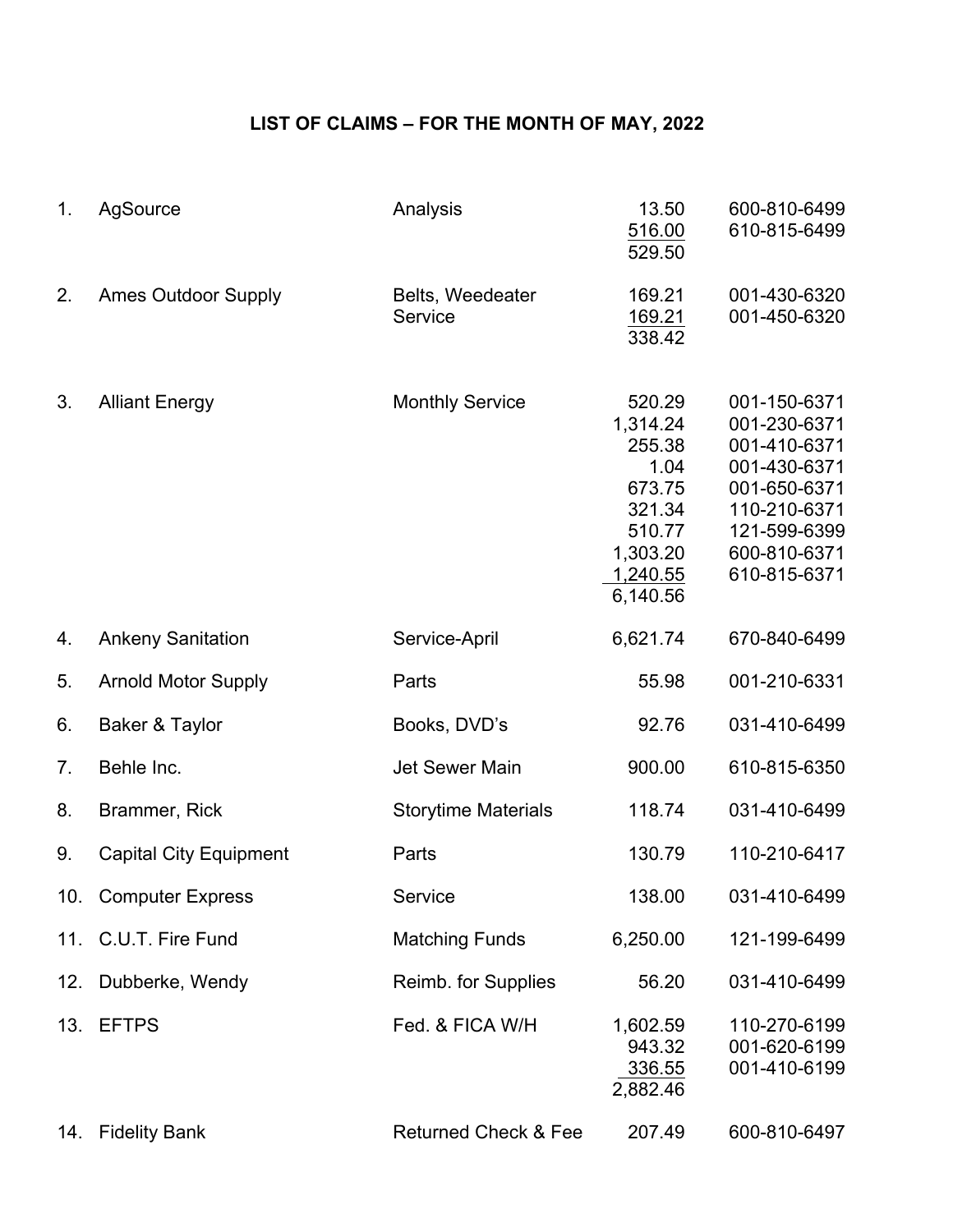|     | 15. Fox Strand                                 | Fees                          | 3,675.60                                                               | 610-815-6799                                                                                 |
|-----|------------------------------------------------|-------------------------------|------------------------------------------------------------------------|----------------------------------------------------------------------------------------------|
| 16. | GateHouse Media lowa                           | Publishing                    | 851.60                                                                 | 001-610-6414                                                                                 |
| 17. | Hazel, Laurie                                  | Reimb. for Expenses           | 124.60                                                                 | 031-410-6499                                                                                 |
| 18. | <b>Heartland Co-op</b>                         | Fuel                          | 877.20<br>438.60<br>438.60<br>1,754.40                                 | 014-150-6331<br>001-210-6331<br>110-210-6331                                                 |
| 19. | Hennick, Dale                                  | Overtime (2020)               | 109.64<br>767.45<br>191.86<br>1,014.14<br>548.18<br>109.64<br>2,740.91 | 001-350-6501<br>001-210-6417<br>110-270-6010<br>110-250-6507<br>600-810-6010<br>610-815-6010 |
| 20. | <b>Hokel Machine Supply</b>                    | <b>Supplies</b>               | 23.76                                                                  | 600-810-6310                                                                                 |
| 21. | Hutchins, Paul                                 | <b>Utility Deposit Refund</b> | 50.00<br>50.00<br>100.00                                               | 600-810-6418<br>610-815-6418                                                                 |
| 22. | <b>Huxley Communications</b>                   | <b>Monthly Service</b>        | 44.47<br>116.47<br>75.66<br>74.12<br>101.97<br>412.69                  | 001-410-6373<br>001-650-6373<br>014-150-6373<br>121-599-6399<br>600-810-6373                 |
|     | 23. Interstate Batteries of Upper Iowa Battery |                               | 58.46                                                                  | 001-350-6350                                                                                 |
| 24. | lowa D O T                                     | <b>Rivets</b>                 | 330.00                                                                 | 110-210-6417                                                                                 |
| 25. | Iowa One Call                                  | Service                       | 25.60                                                                  | 600-810-6350                                                                                 |
|     | 26. IPERS                                      | Retirement                    | 1,004.02<br>591.49<br>281.24<br>1,876.75                               | 110-270-6199<br>001-620-6199<br>001-410-6199                                                 |
| 27. | <b>Iowa Pump Works</b>                         | Repair Pump, Install          | 2,508.68                                                               | 600-810-6310                                                                                 |
| 28. | John Deere Financial                           | <b>Supplies</b>               | 45.99<br>27.96<br>32.97<br>106.92                                      | 014-150-6331<br>110-210-6310<br>600-810-6310                                                 |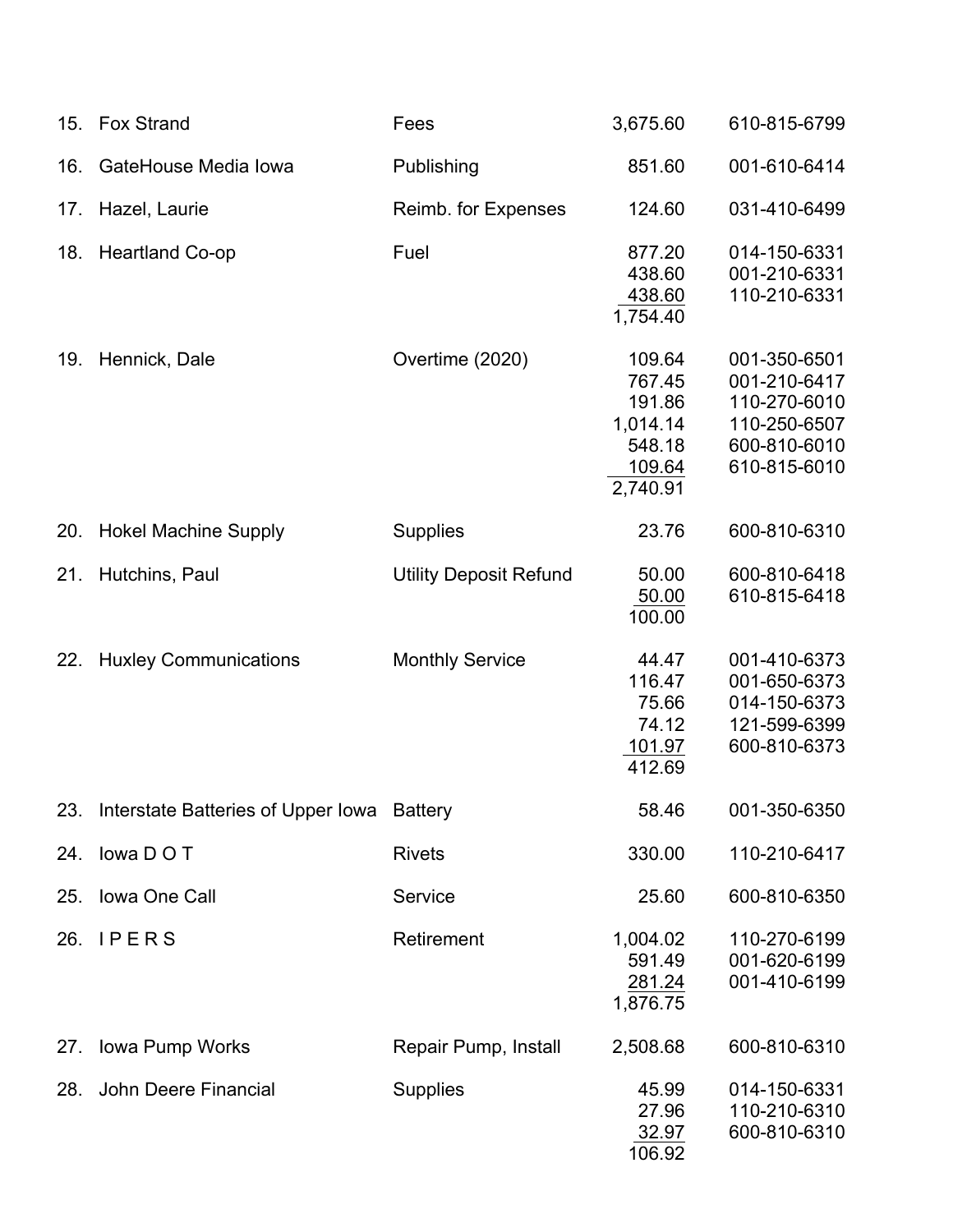| 29. | <b>Kempker's True Value</b>        | <b>Supplies</b>                                | 31.77<br>11.98<br>33.26<br>35.04<br>73.22<br>185.27 | 001-430-6320<br>001-650-6310<br>110-210-6310<br>600-810-6310<br>610-815-6350 |
|-----|------------------------------------|------------------------------------------------|-----------------------------------------------------|------------------------------------------------------------------------------|
| 30. | <b>MARC</b>                        | Chemical                                       | 424.00                                              | 610-815-6501                                                                 |
| 31. | Marco                              | <b>Copier Rental, Supplies</b>                 | 161.72                                              | 031-410-6499                                                                 |
| 32. | <b>Menards</b>                     | Generator, Supplies                            | 32.94<br>68.57<br>549.00<br>650.51                  | 001-210-6331<br>001-650-6310<br>110-210-6417                                 |
| 33. | <b>Molly Maid of Ankeny</b>        | <b>Cleaning Services</b>                       | 125.00<br>125.00<br>250.00<br>500.00                | 001-410-6310<br>001-650-6310<br>121-599-6399                                 |
| 34. | Moore, Mathew                      | Roof Repairs-Final                             | 2,500.00<br>2,500.00<br>5,000.00                    | 001-430-6320<br>001-650-6310                                                 |
| 35. | Potter, Jonathan                   | <b>Utility Deposit Refund</b>                  | 50.00<br>50.00<br>100.00                            | 600-810-6498<br>610-815-6498                                                 |
| 36. | <b>State Treasurer</b>             | 1 <sup>st</sup> Qtr. State W/H                 | 740.06<br>426.83<br>197.43<br>1,364.32              | 110-270-6199<br>001-620-6199<br>001-410-6199                                 |
| 37. | <b>State Treasurer</b>             | 1 <sup>st</sup> Qtr. Water Excise Tax 1,748.61 |                                                     | 600-810-6418                                                                 |
|     | 38. State Treasurer                | 1 <sup>st</sup> Qtr. Sales Tax                 | 107.24<br>53.62<br>160.86                           | 610-815-6418<br>670-840-6418                                                 |
| 39. | <b>Story County Animal Control</b> | <b>Rescue Services</b>                         | 179.00                                              | 001-190-6399                                                                 |
| 40. | Thompson, Debra                    | Reimb. for Supplies                            | 57.77                                               | 001-610-6507                                                                 |
| 41. | U.S. Cellular                      | <b>Monthly Service</b>                         | 91.69                                               | 600-810-6373                                                                 |
|     | 42. U.S. Postmaster                | <b>Billing Postage</b>                         | 80.00<br>80.00<br>160.00                            | 600-810-6507<br>610-815-6507                                                 |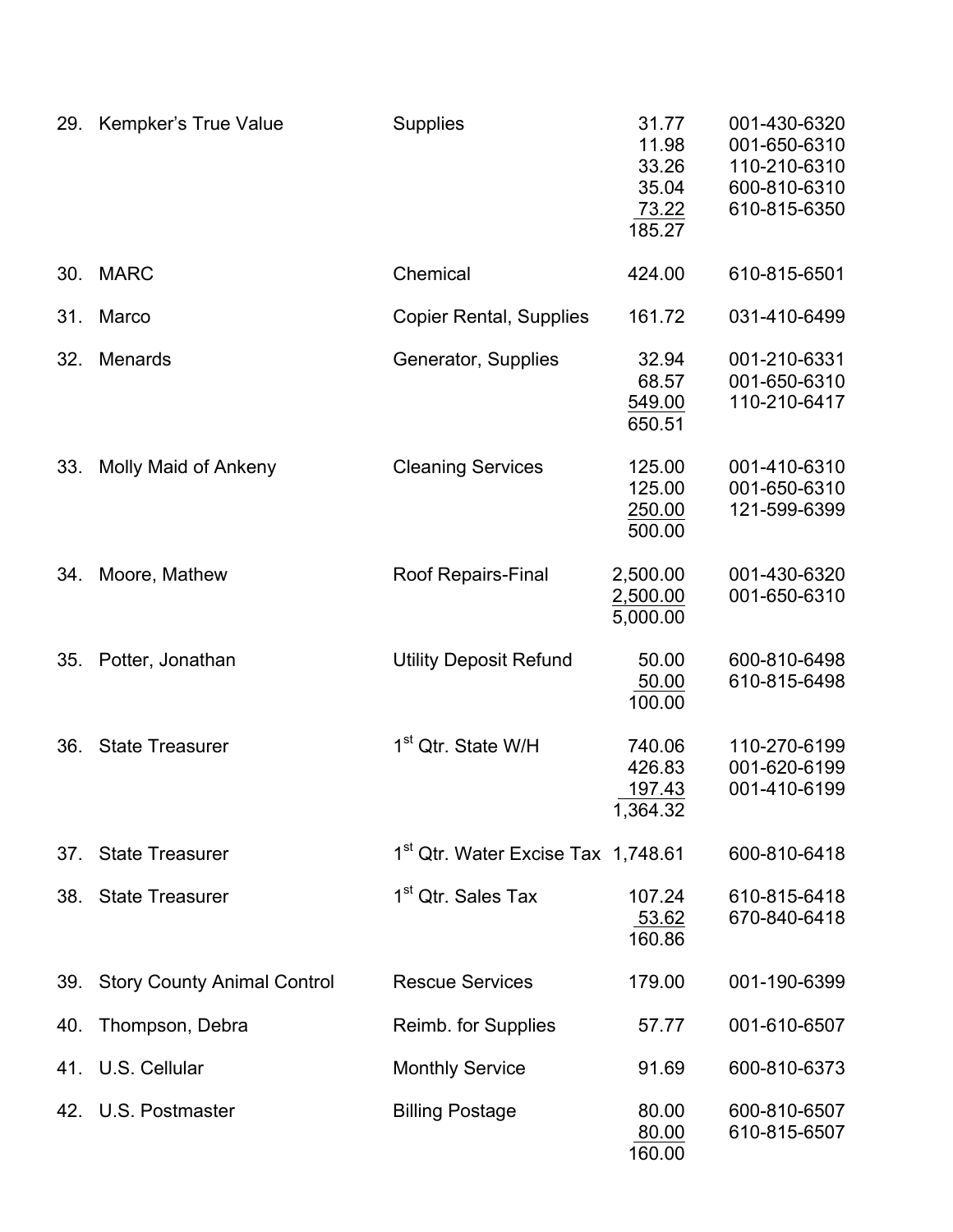| 43. Wages                                                                                                                        | <b>Net Wages</b>      | 4,921.00<br>2,734.20<br>2,017.27<br>9,672.47               | 110-270-6010<br>001-620-6010<br>001-410-6010 |
|----------------------------------------------------------------------------------------------------------------------------------|-----------------------|------------------------------------------------------------|----------------------------------------------|
| 44. Wellmark BC/BS                                                                                                               | <b>Health Premium</b> | 2,916.91<br>1,040.79<br>3,957.70                           | 110-270-6199<br>121-699-6199                 |
| <b>Subtotal General</b><br><b>Subtotal Water</b><br><b>Subtotal Sewer</b><br><b>Subtotal Road Use</b><br><b>Subtotal Garbage</b> |                       | 26,831.83<br>6,820.69<br>7,226.25<br>14,221.53<br>6,675.36 |                                              |
| <b>TOTAL GENERAL ACCOUNT</b><br><b>TOTAL FIRE FUND</b><br><b>TOTAL LIBRARY FUND</b>                                              |                       | 61,775.66<br>998.85<br>692.02                              |                                              |
| <b>TOTAL CLAIMS</b>                                                                                                              |                       | \$63,466.53                                                |                                              |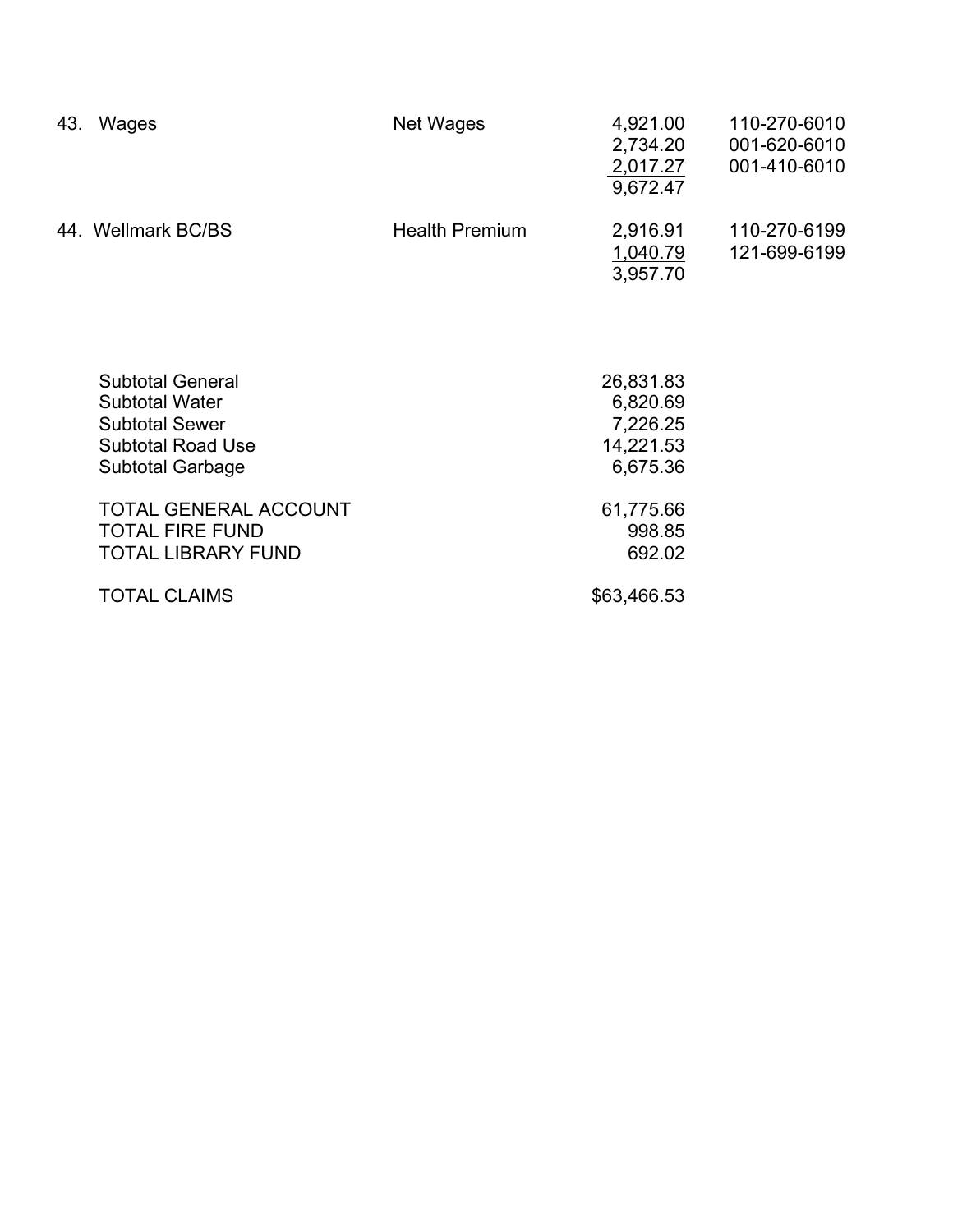| <b>PRODUCT</b>                | PRODUCT DESCRIPTION                     | <b>AMAZON</b> | <b>B&amp;H</b> |
|-------------------------------|-----------------------------------------|---------------|----------------|
| Video conferencing platform   |                                         |               |                |
|                               |                                         |               |                |
| Zoom Pro account              |                                         |               |                |
|                               |                                         |               |                |
| Video camera                  |                                         |               |                |
|                               | 360-degree video conference camera with |               |                |
| <b>Meeting Owl Pro</b>        | built in microphone and speaker         | \$999         | \$805          |
| PC laptops                    |                                         |               |                |
|                               | $15.6"$ screen                          |               |                |
|                               | 8GB memory                              |               |                |
| ASUS - Zenbook                | 256GB SSD                               |               |                |
|                               | 15.6" screen                            |               |                |
| <b>ASUS - Zenbook Pro 15</b>  | 256GB SSD + 1TB HDD                     |               | \$1,204.20     |
|                               | 16GB memory                             |               |                |
| Dell - Inspiron 7000 17"      | 512GB SSE + 32GB Optane                 |               |                |
| <b>Mac laptops</b>            |                                         |               |                |
|                               | 13.3" screen                            |               |                |
|                               | 8GB memory                              |               |                |
| <b>MacBook Air</b>            | 256GB SSD (storage)                     |               |                |
|                               | 13.3" screen                            |               |                |
| (same as model as above, just | 8GB memory                              |               |                |
| larger storage size)          | 512GB SSD (storage)                     |               |                |
|                               |                                         |               |                |
|                               | 13.3" screen                            |               |                |
|                               | 8GB memory                              |               |                |
| MacBook Pro                   | 256GB SSD (storage)<br>13.3" screen     |               |                |
|                               |                                         |               |                |
| (same as model as above, just | 8GB memory                              |               |                |
| larger storage size)          | 512GB SSD (storage)<br>13.3" screen     |               |                |
|                               | 16GB memory                             |               |                |
| <b>MacBook Pro</b>            | 512GB SSD (storage)                     |               | \$1,679.00     |
|                               | 14.2" screen                            |               |                |
|                               | 16GB memory                             |               |                |
| MacBook Pro                   | 512GB SSD (storage)                     |               | \$1,979.00     |
|                               |                                         |               |                |
|                               |                                         |               |                |

Other things to consider: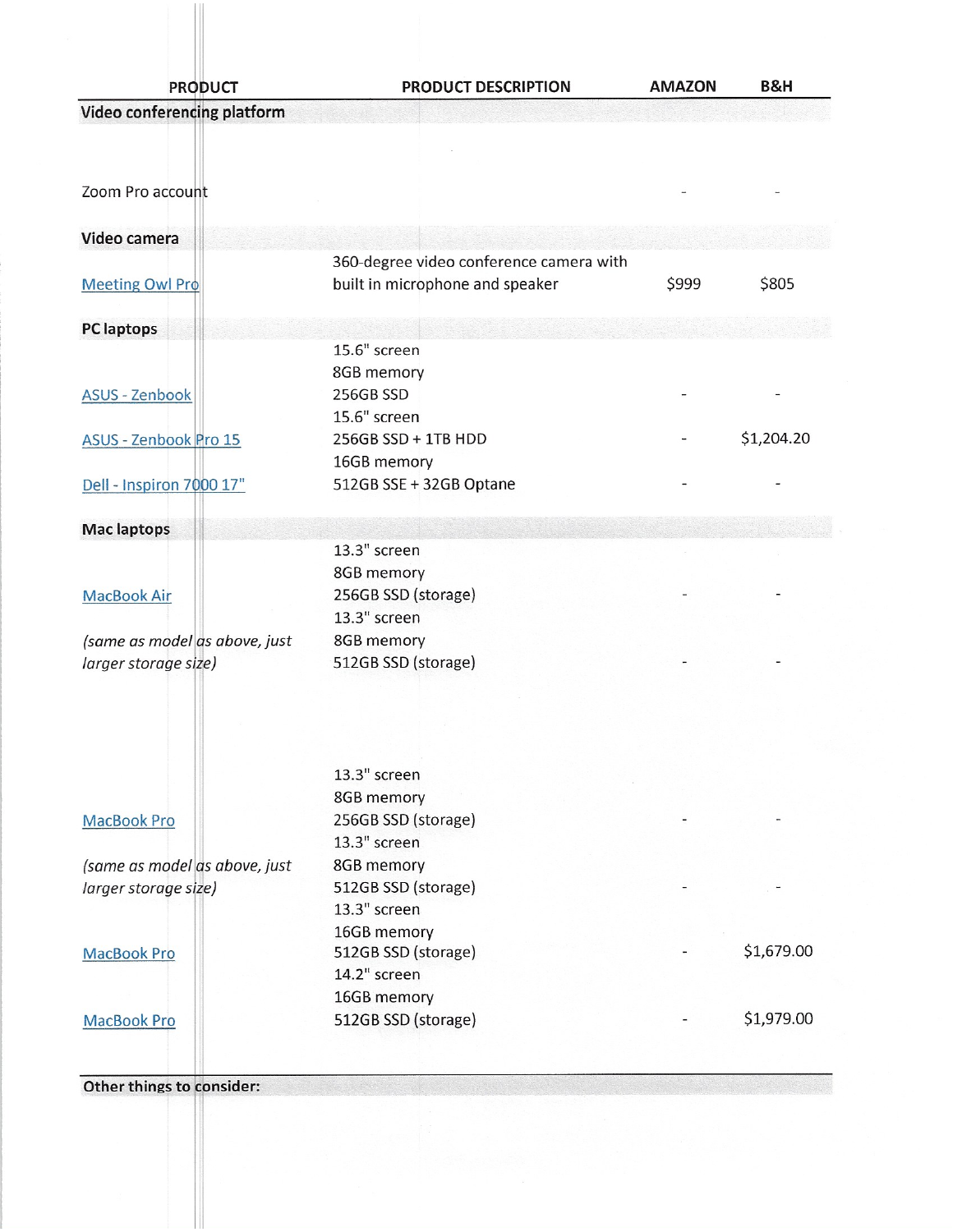| <b>BEST BUY</b> | <b>ZOOM</b> | <b>NOTES</b>                                                          |
|-----------------|-------------|-----------------------------------------------------------------------|
|                 |             | Account associated with general city                                  |
|                 |             | email:                                                                |
|                 | \$150/year  | cambridgeiowazoom@gmail.com                                           |
|                 |             |                                                                       |
|                 |             |                                                                       |
|                 |             |                                                                       |
|                 |             | Lowest level laptop that would still                                  |
| \$869.99        |             | allow for video editing                                               |
|                 |             |                                                                       |
|                 |             | Has a touch screen, which                                             |
| \$1,379.99      |             | contirbutes to higher price                                           |
|                 |             |                                                                       |
|                 |             |                                                                       |
| \$999           |             |                                                                       |
|                 |             |                                                                       |
| \$1,249.99      |             |                                                                       |
|                 |             |                                                                       |
|                 |             | Main difference between MacBook<br>Air and MacBook Pro is the Pro has |
|                 |             | an Apple Touchbar (where the F-                                       |
|                 |             | function keys normally would be)                                      |
| \$1,149.99      |             | and an Intel graphics processing unit<br>(rather than Air's Apple)    |
|                 |             |                                                                       |
|                 |             |                                                                       |
| \$1,299.00      |             |                                                                       |
|                 |             |                                                                       |
|                 |             |                                                                       |
|                 |             | Currently out of stock, but more                                      |
|                 |             | coming, supposedly                                                    |
|                 |             |                                                                       |